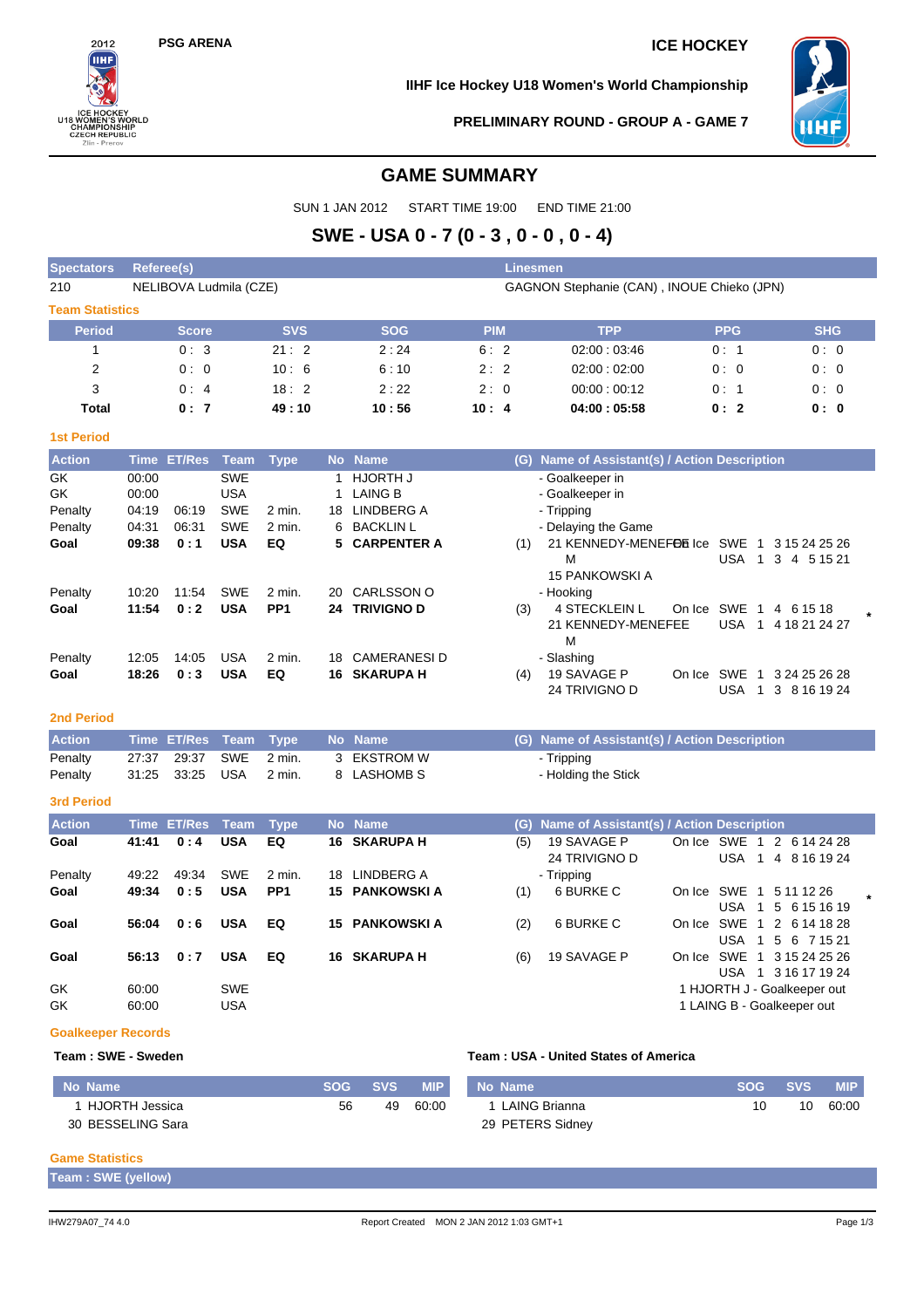

# **PSG ARENA ICE HOCKEY**

### **IIHF Ice Hockey U18 Women's World Championship**



### **PRELIMINARY ROUND - GROUP A - GAME 7**

|                    | Head Coach: CEDERGREN Henrik |          |          |             |                |                |          |         |       |              | <b>Shots on Goal</b> |                |                        |              |
|--------------------|------------------------------|----------|----------|-------------|----------------|----------------|----------|---------|-------|--------------|----------------------|----------------|------------------------|--------------|
| No Pos             | <b>Name</b>                  | G        | A        | P           | <b>PIM</b>     | $FO+$          | FO-      | $FO+/-$ | FO%   |              | $\overline{2}$       | $\overline{3}$ | <b>TS</b><br><b>OT</b> | $+/-$        |
| 5 D                | <b>KJELLBIN Anna</b>         | 0        | 0        | $\Omega$    | $\Omega$       | $\Omega$       | $\Omega$ | 0       | 0.00  | $\Omega$     | $\Omega$             | 0              | $\Omega$               | 0            |
| $\mathsf{F}$<br>11 | <b>ANDERSSON Matildah</b>    | 0        | 0        | $\Omega$    | 0              | 0              | $\Omega$ | 0       | 0.00  | 0            | 1                    | 0              |                        | 0            |
| 12 D               | <b>HEDIN Linnea</b>          | 0        | 0        | 0           | 0              | 0              | $\Omega$ | 0       | 0.00  |              | $\overline{2}$       |                | 4                      | $\mathbf 0$  |
| $\mathsf{F}$<br>19 | LOWENHIELM Michelle +A       | 0        | 0        | $\Omega$    | 0              | 8              | 16       | -8      | 33.33 | 0            | $\mathbf 0$          | 0              | 0                      | $\pmb{0}$    |
| 20 F               | <b>CARLSSON Olivia</b>       | 0        | 0        | $\Omega$    | 2              | $\mathbf 0$    | $\Omega$ | 0       | 0.00  | 0            | $\mathbf 0$          | $\Omega$       | $\mathbf 0$            | $\mathbf 0$  |
| 2 D                | LILLBACK Cajsa +C            | 0        | 0        | 0           | 0              | 0              | 0        | 0       | 0.00  | 0            | 0                    | 0              | 0                      | $-2$         |
| D<br>6             | BACKLIN Lina +A              | 0        | 0        | $\Omega$    | $\overline{2}$ | 0              | $\Omega$ | 0       | 0.00  | 0            | 0                    | 0              | 0                      |              |
| 14 F               | PETERSON Linn                | 0        | 0        | $\Omega$    | 0              | 1              | 4        | $-3$    | 20.00 | 0            | 3                    | 0              | 3                      | $-2$<br>$-2$ |
| F<br>18            | LINDBERG Amanda              | 0        | 0        | $\Omega$    | 4              | 0              | 8        | -8      | 0.00  | 0            | $\mathbf 0$          | 0              | 0                      | $-1$         |
| 28 F               | <b>YUCEL Michelle</b>        | $\Omega$ | $\Omega$ | $\Omega$    | $\Omega$       | $\mathbf 0$    | $\Omega$ | 0       | 0.00  | 0            | $\Omega$             | 0              | $\Omega$               | $-3$         |
| D<br>3             | <b>EKSTROM Wilma</b>         | 0        | 0        | 0           | 2              | 0              | 0        | 0       | 0.00  | 0            | 0                    | 0              | 0                      | $-3$         |
| $\mathsf{F}$<br>15 | <b>JOHANSSON Elin</b>        | 0        | 0        | $\Omega$    | $\mathbf 0$    | $\mathbf 0$    | $\Omega$ | 0       | 0.00  | 1            | 0                    | 0              | 1                      | $-2$         |
| 24 F               | <b>LENNARTSSON Julia</b>     | 0        | 0        | 0           | 0              | 0              | 0        | 0       | 0.00  | 0            | $\Omega$             | 0              | 0                      | $-4$         |
| D<br>25            | <b>FRIDH Emily</b>           | 0        | 0        | $\Omega$    | $\Omega$       | $\mathbf 0$    | $\Omega$ | 0       | 0.00  | 0            | $\mathbf 0$          | $\Omega$       | 0                      | $-3$         |
| 26 F               | <b>KULLER Sabina</b>         | 0        | 0        | $\mathbf 0$ | 0              | $\overline{2}$ | 12       | $-10$   | 14.29 | 0            | $\mathbf 0$          | 0              | 0                      | $-3$         |
| 4 D                | <b>MARKSTROM Caroline</b>    | 0        | 0        | 0           | 0              | 0              | $\Omega$ | 0       | 0.00  | 0            | 0                    | 0              | 0                      | 0            |
| 21 D               | <b>ALASALMI Emmy</b>         | 0        | 0        | $\Omega$    | 0              | 0              | $\Omega$ | 0       | 0.00  | 0            | 0                    | 0              | 0                      | $\mathbf 0$  |
| $\mathsf{F}$<br>22 | <b>EIDENSTEN Johanna</b>     | 0        | 0        | 0           | 0              | 7              |          | 0       | 50.00 | 0            | $\mathbf 0$          | 0              | 0                      | $\mathbf 0$  |
| 23 F               | <b>PALM Isabell</b>          | 0        | 0        | $\Omega$    | 0              | $\mathbf 0$    | 0        | 0       | 0.00  | 0            | 0                    |                | 1                      | $\mathbf 0$  |
| 27 F               | <b>WONG Malin</b>            | 0        | 0        | $\Omega$    | $\Omega$       | $\Omega$       | $\Omega$ | 0       | 0.00  | $\Omega$     | $\Omega$             | $\Omega$       | 0                      | $\mathbf 0$  |
| GK<br>1.           | HJORTH Jessica (BP)          | 0        | 0        | 0           | 0              |                |          |         |       | 0            | 0                    | 0              | 0                      |              |
| 30 GK              | <b>BESSELING Sara</b>        | 0        | 0        | 0           | 0              |                |          |         |       |              | 0                    | 0              | 0                      |              |
| Total              |                              | 0        | 0        | $\bf{0}$    | 10             | 18             | 47       | $-29$   | 27.69 | $\mathbf{2}$ | 6                    | $\mathbf{2}$   | 10                     |              |

| Team: USA (blue)   |                                 |   |                |                |             |              |             |          |        |                |                |                |                        |             |
|--------------------|---------------------------------|---|----------------|----------------|-------------|--------------|-------------|----------|--------|----------------|----------------|----------------|------------------------|-------------|
|                    |                                 |   |                |                |             |              |             |          |        |                |                |                |                        |             |
|                    | Head Coach: LINSTAD Heather     |   |                |                |             |              |             |          |        |                | Shots on Goal  |                |                        |             |
| <b>No Pos</b>      | <b>Name</b>                     | G | A              | P              | <b>PIM</b>  | $FO+$        | FO-         | $FO+/-$  | FO%    |                | $\overline{2}$ | 3              | <b>OT</b><br><b>TS</b> | $+/-$       |
| 5 F                | CARPENTER Alex +C               |   | 0              |                | 0           | 16           | 8           | 8        | 66.67  | 5              | $\overline{2}$ | 1              | 8                      | $+2$        |
| D<br>6             | <b>BURKE Courtney</b>           | 0 | 2              | 2              | 0           | 0            | 0           | $\Omega$ | 0.00   | 2              |                | 0              | 3                      | $+1$        |
| D<br>8             | <b>LASHOMB Samantha</b>         | 0 | $\Omega$       | $\Omega$       | 2           | $\mathbf 0$  | $\Omega$    | $\Omega$ | 0.00   | 1              |                | $\overline{2}$ | 4                      | $+2$        |
| F<br>15            | PANKOWSKI Anne (BP)             | 2 |                | 3              | $\mathbf 0$ | 0            | $\mathbf 0$ | 0        | 0.00   | 1              |                | $\overline{2}$ | 4                      | $+2$        |
| 21 F               | <b>KENNEDY-MENEFEE Maryanne</b> | 0 | $\overline{2}$ | $\overline{2}$ | $\Omega$    | $\Omega$     | $\Omega$    | $\Omega$ | 0.00   | 0              | 1              | $\Omega$       | 1                      | $+2$        |
| D<br>4             | <b>STECKLEIN Lee</b>            | 0 |                |                | 0           | 0            | 0           | 0        | 0.00   | 0              | 0              | 0              | 0                      | $+2$        |
| $\mathsf{F}$<br>16 | <b>SKARUPA Haley</b>            | 3 | 0              | 3              | $\mathbf 0$ | 0            |             | -1       | 0.00   | 3              | 4              | 6              | 13                     | $+3$        |
| 17 D               | <b>HAMPTON Jordan</b>           | 0 | $\Omega$       | $\Omega$       | 0           | $\mathbf 0$  | $\Omega$    | $\Omega$ | 0.00   | 0              | $\Omega$       | $\Omega$       | 0                      | $+1$        |
| F<br>19            | SAVAGE Paige                    | 0 | 3              | 3              | 0           | $\mathbf{1}$ | 0           | 1        | 100.00 | 1              | 0              |                | $\overline{2}$         | $+3$        |
| 24 F               | <b>TRIVIGNO Dana</b>            | 1 | $\overline{2}$ | 3              | $\Omega$    | 11           | 1           | 10       | 91.67  | 5              | $\Omega$       | 3              | 8                      | $+3$        |
| 7 D                | <b>MASTEL Briana</b>            | 0 | 0              | 0              | 0           | 0            | 0           | 0        | 0.00   | 0              | 0              | 0              | 0                      | $+1$        |
| 12 F               | <b>SCHIPPER Kate</b>            | 0 | 0              | $\mathbf 0$    | 0           | $\mathbf 0$  |             | $-1$     | 0.00   | $\overline{2}$ | $\mathbf 0$    | 1              | 3                      | $\mathbf 0$ |
| $\mathsf{F}$<br>18 | <b>CAMERANESI Dani</b>          | 0 | $\Omega$       | 0              | 2           | 13           |             | 12       | 92.86  | $\overline{2}$ | $\Omega$       | $\Omega$       | $\overline{2}$         | $\pmb{0}$   |
| 25 F               | <b>DANIELS Sydney</b>           | 0 | 0              | 0              | 0           | 0            | 0           | 0        | 0.00   | 0              | $\mathbf 0$    | 3              | 3                      | $\pmb{0}$   |
| 27 D               | <b>JOHNSON Kaliya</b>           | 0 | $\Omega$       | $\Omega$       | $\Omega$    | $\Omega$     | $\Omega$    | $\Omega$ | 0.00   | $\overline{2}$ | $\Omega$       | $\Omega$       | $\overline{2}$         | $\mathbf 0$ |
| 3<br>D             | <b>RACHLIN Natasha</b>          | 0 | 0              | 0              | 0           | 0            | 0           | 0        | 0.00   | 0              | 0              | 1              | 1                      | $+3$        |
| 10 F               | <b>CROSSMAN Demi</b>            | 0 | 0              | $\mathbf 0$    | 0           | 0            | 0           | 0        | 0.00   | 0              | 0              | 0              | 0                      | $\mathbf 0$ |
| 14 F               | D OENCH Miye                    | 0 | $\Omega$       | 0              | $\Omega$    | $\mathbf 0$  | $\Omega$    | $\Omega$ | 0.00   | $\Omega$       | $\Omega$       |                | 1                      | $\mathbf 0$ |
| 23 F               | <b>ILLIKAINEN Molly</b>         | 0 | 0              | 0              | 0           | 6            | 6           | $\Omega$ | 50.00  | 0              | $\mathbf 0$    |                | 1                      | $\mathbf 0$ |
| GK<br>$\mathbf{1}$ | <b>LAING Brianna</b>            | 0 | $\Omega$       | $\Omega$       | $\Omega$    |              |             |          |        | $\Omega$       | $\Omega$       | $\Omega$       | $\Omega$               |             |
| GK<br>29           | <b>PETERS Sidney</b>            | 0 | $\Omega$       | $\mathbf 0$    | 0           |              |             |          |        | 0              | 0              | 0              | $\mathbf 0$            |             |
| Total              |                                 | 7 | 11             | 18             | 4           | 47           | 18          | 29       | 72.31  | 24             | 10             | 22             | 56                     |             |